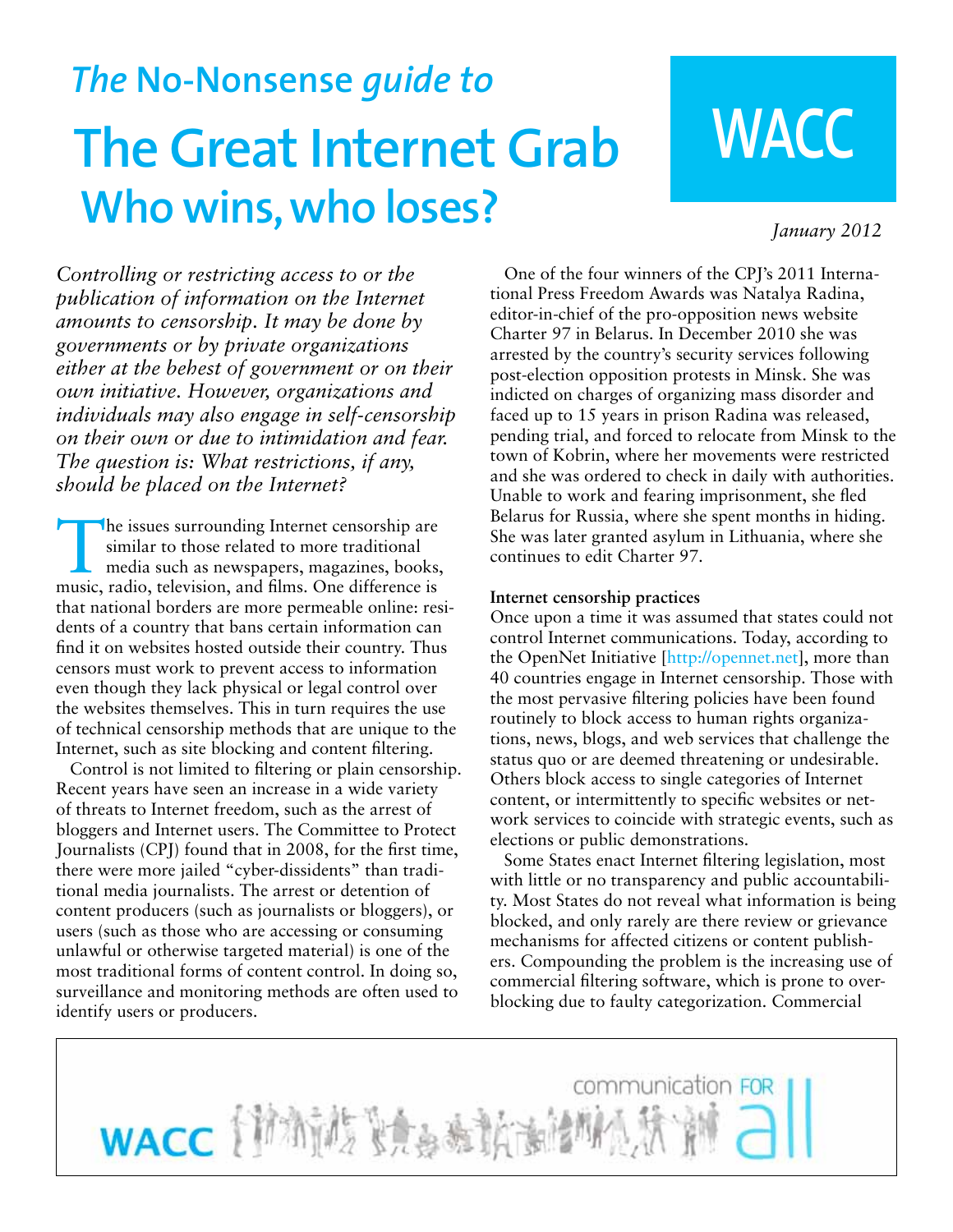filters block access to categorized lists of websites that are kept secret for proprietary reasons. As a consequence, unaccountable private companies determine censorship rules in political environments where there is little public accountability or oversight.

In 2006, Reporters without Borders (Reporters sans frontières, RSF), began publishing a list of "Enemies of the Internet". An enemy of the internet is one marked not just for its capacity to censor news and information online but also for its almost systematic repression of Internet users. In 2007 a second list of countries "Under Surveillance" was added. Both lists are updated annually.

When "Enemies of the Internet" was started, it named 13 countries. By 2011 the number of countries had fallen to 10 with the move of Belarus, Egypt, and Tunisia to "Countries under Surveillance". When that list started in 2008, it named 10 countries. By 2011 the number of countries had grown to 16.

In the 2011 edition of Freedom House's report *Freedom on the Net*, of 37 countries surveyed, 8 were rated as "free"  $(22\%)$ , 18 as "partly free"  $(49\%)$ , and 11 as "not free" (30%). That same year, UNESCO's Division for Freedom of Expression, Democracy and Peace commissioned the report *Freedom of Connection, Freedom of Expression. The Changing Legal and Regulatory Ecology Shaping the Internet*, written by William H. Dutton, Anna Dopatka, Michael Hills, Ginette Law, and Victoria Nash (UNESCO, 2011). The authors stated:

"Freedom of expression and the right to communicate are, in many ways, being redefined by the development of and access to new technologies. Modern progress on the Internet challenges, yet also enables, freedom of expression. Today we see the emergence of two types of filtering variously applied in different nations and regions of the world: 1) filtering for the protection of other citizen values, such as privacy or child protection; and 2) filtering to impose a particular political or moral regime, such as is entailed in governmental surveillance or political repression."

In tandem with advances in technology underpinning greater access to the Internet, social media and mobile communication technologies, there have been innovations in technological approaches to controlling the flow of information over these networks. This has been driven by the need to maintain and improve the quality and security of services, such as by screening out spam email and viruses, but also by efforts to block unwanted content as judged by individuals, parents, NGOs, corporations or governments. Regulation of Internet content is enabled by technologies that

#### **SOPA and PIPA**

**The Stop Online Piracy Act (SOPA) is a bill introduced by U.S. Representative Lamar S. Smith (R-TX) to expand the ability of U.S. law enforcement to fight online trafficking in copyrighted intellectual property and counterfeit goods. Provisions include the requesting of court orders to bar advertising networks and payment facilities from conducting business with infringing websites, and search engines from linking to the sites, and court orders requiring Internet service providers to block access to the sites. A similar bill in the U.S. Senate is titled the PROTECT IP Act (PIPA).**

**Proponents of the legislation state it will protect the intellectual-property market and corresponding industry, jobs and revenue, and is necessary to bolster enforcement of copyright laws, especially against foreign websites. Claiming flaws in present laws that do not cover foreign-owned and operated sites and citing examples of "active promotion of rogue websites" by U.S. search engines, proponents assert stronger enforcement tools are needed.**

**Opponents state the proposed legislation threatens free speech and innovation, and enables law enforcement to block access to entire internet domains due to infringing content posted on a single blog or webpage. They have raised concerns that SOPA would bypass the "safe harbor" protections from liability presently afforded to Internet sites by the Digital Millennium Copyright Act. Library associations have expressed concerns that the legislation's emphasis on stronger copyright enforcement would expose libraries to prosecution. Other opponents state that requiring search engines to delete a domain name could begin a worldwide arms race of unprecedented censorship of the Web and violates the First Amendment.**

**On January 18, 2012, a series of coordinated protests occurred against SOPA and PIPA. These followed smaller protests in late 2011. Protests were based on concerns that the bills, intended to provide more robust responses to copyright infringement (colloquially known as piracy) arising outside the United States, contained measures that could cause great harm to online freedom of speech, websites, and internet communities.** 

**The move to a formal protest was initiated when some websites, including Reddit and the English Wikipedia's community of editors, considered temporarily closing their content and redirecting users to a message opposing the proposed legislation. Others, such as Google, Mozilla, and Flickr, soon featured protests against the acts. Some shut completely, while others kept some or all of their content accessible. In all, over 115,000 websites and unknown tens of millions of individuals joined the internet protest.**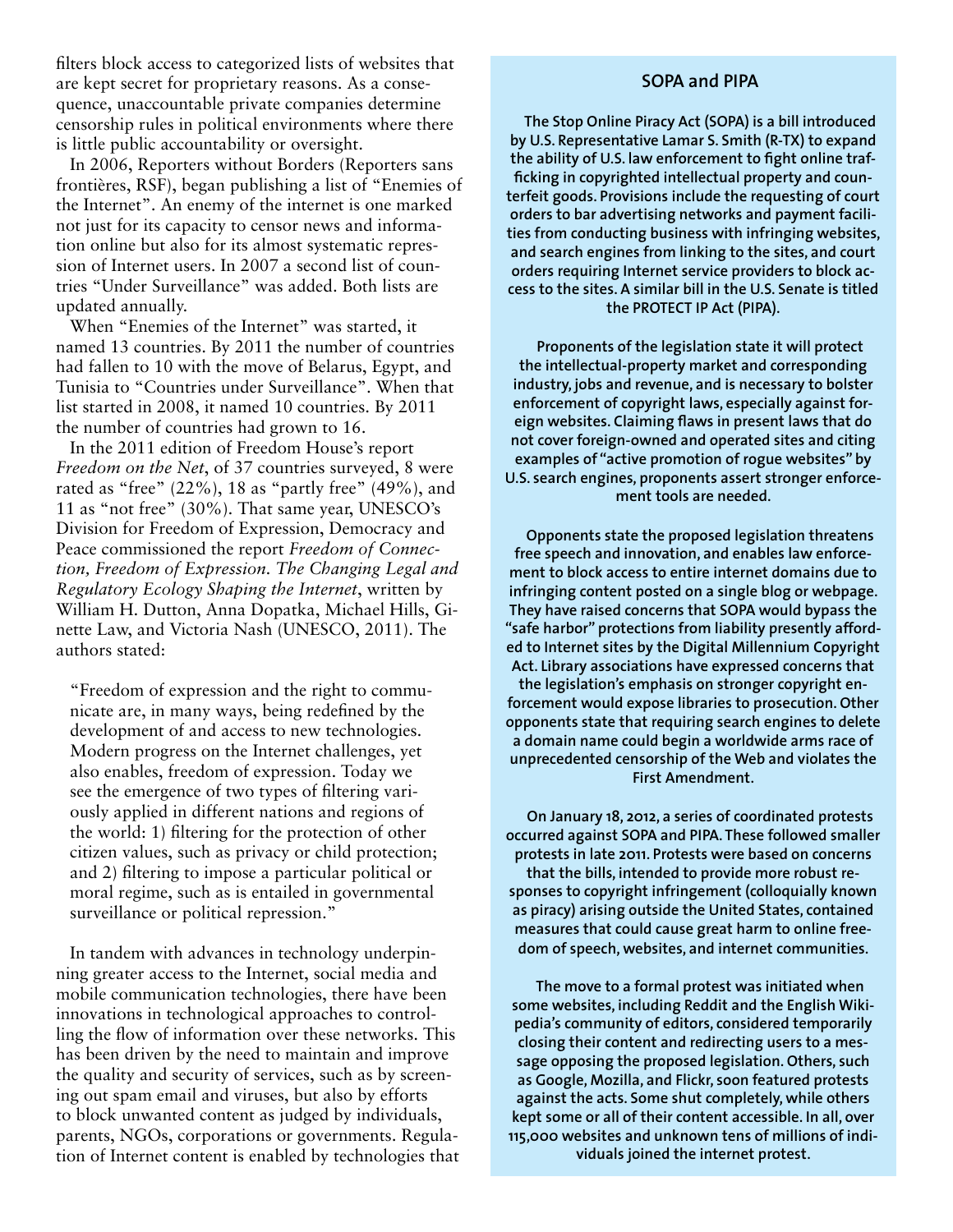can be used at different levels.

As information and communication goes online, it may use several Internet-related protocols and services, passing through various points in the Internet network as well as the end user's device. As a result, filtering methods can be applied at various points throughout the network. Most concern is focused on State- or government-sponsored or enforced filtering, but even when State-mandated, it can happen at different levels and be done by various different parties such as individuals, institutions and service providers. Generally, those concerned about the civil liberties of Internet users want filtering decisions to be made at the lowest possible level – as close as possible to the individual user.

#### **Alternatives to filtering**

Government agencies have used a number of other techniques to prevent access or to censor particular types of content. These include:

• Denial of service attacks, which produce the same end result as other technical blocking techniques – blocking access to certain websites – although only temporarily.

• Restricting access to domains or to the Internet, such as by installing high barriers (costs, personal requirements) to register a domain or even to get Internet access.

• Search result removals, by which search engine providers can filter web content and exclude unwanted websites and web pages from search results. By using blacklists, parsing content and keywords of web pages, search engines are able to hinder access.

• Taking down websites (removing sites from servers), is one of the most effective ways of regulating content. To do so, regulators need to have direct access to content hosts, or legal jurisdiction over the content hosts, or an ability to force Internet Service Providers (ISPs) to take down particular sites. In several countries, where authorities have control of domain name servers, officials can deregister a domain that is hosting restricted content.

Controlling the Internet is a fundamental aspect of Internet politics and most countries have viewed some level of censorship as a legitimate means to protect a nation's interest, such as in online child protection. However, the degree and nature of legitimate targets of online censorship can vary significantly, depending on the actor, and the cultural or political character of the state in which it occurs. The transparency and implementation of government policy is a key problem here. Often, it is not clear from policy statements and law to what extent access to Internet material is blocked.

It is often thought that content control systems are only established in undemocratic countries or by authoritarian regimes wishing to control political speech or criticism. In fact, content control measures have become more prevalent around the world and are often undertaken for a wide variety of reasons, often with very good intentions. In democratic societies, issues of copyright infringement, hate speech, defamation, privacy protection, and child protection are at times a basis for Internet filtering or other content control.

Clearly it could be argued that filtering for such purposes does not represent as significant a threat to freedom of expression as the deliberate blocking of political speech or information and communication for certain social minority groups. Others, who see freedom of expression as an absolute right of fundamental importance, might disagree.

#### **Child protection**

The Internet is an increasingly central component in the lives of children and young people in the developed world. It cannot be seen as an "adults-only" environment. It is in this context that some of the most emotive debates around freedom of expression online arise, at the point where the crucial regulatory goal of preventing harm to minors pushes up against the noble ideal of free speech for all. Many, possibly even most states, have introduced some regulatory tools to protect children online, at least in terms of prohibiting illegal activity; the question remains as to how much regulation is enough, and how much is too much. In many jurisdictions, this debate hinges in large part on the distinction between activities that are illegal and those that are harmful.

How can the Internet's infrastructure be employed to create an environment where government regulation can be efficient and effective without also being an unreasonable burden? The Montevideo Memorandum (2009) promotes a set of standards for Latin American countries and is one example of a regulatory framework that seeks a balance between guaranteed rights for children, and protecting them from online risks.

No matter where governments decide to limit freedom of expression rights in the name of child protection, it is important that such regulation be transparent, focuses on specific potential risks, and is measured by its effectiveness. In doing so, governments can employ tools to protect the most vulnerable while lessening risks that their efforts be perceived as tools of a broader repression of speech.

In 2009 the Canadian Centre for Child Protection (CCCP) launched a Respect Yourself public awareness campaign designed to teach teens about the risks they face when sending pictures or videos by email, instant messaging or by posting them online. "Children need to fully understand the ramifications of sending pictures or videos, because once they send it, they no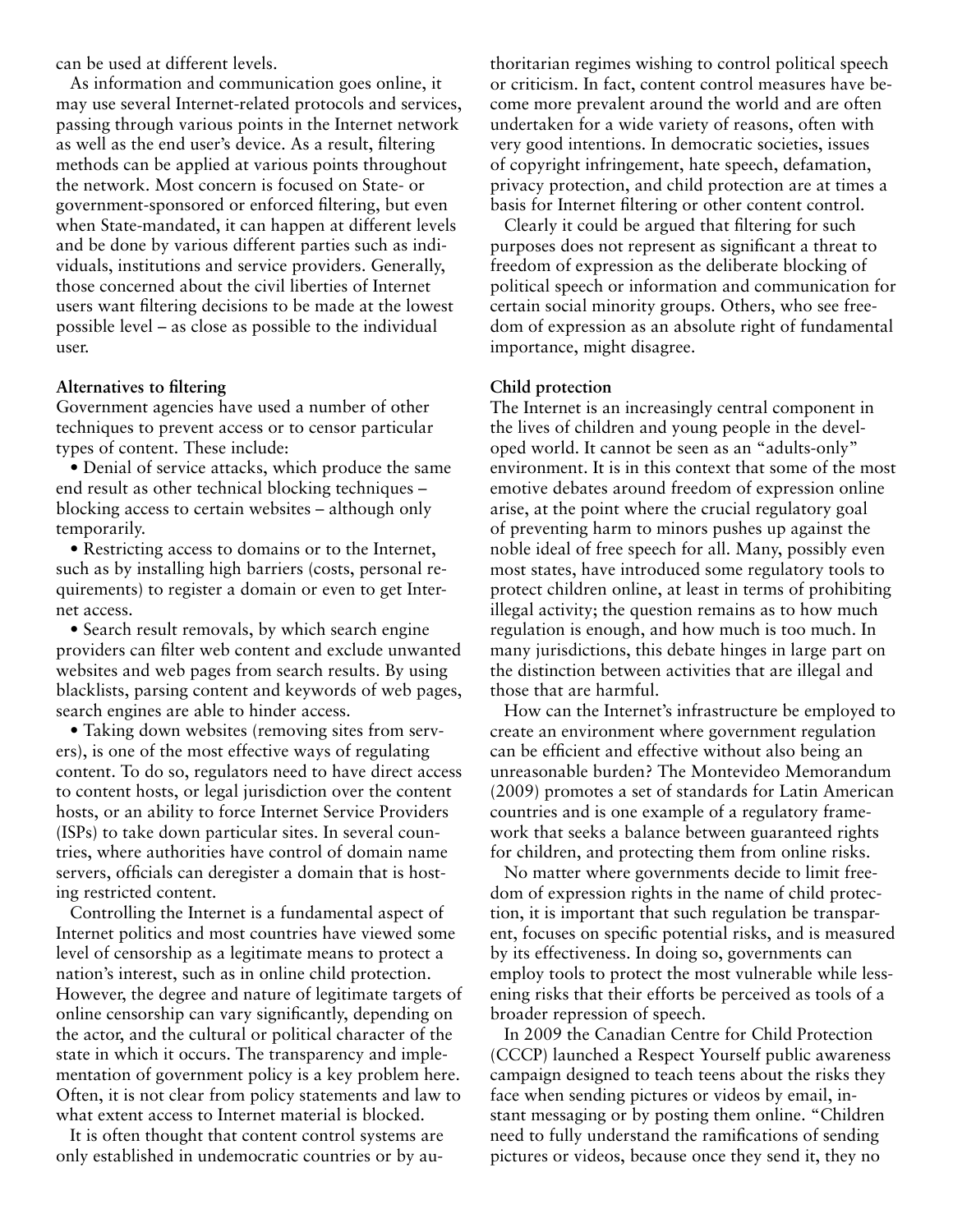longer have control over who sees it or what is done with it from that point on," said Lianna McDonald, CCCP's Executive Director.

Launched on Safer Internet Day – an internationally recognized day to promote the safe and responsible use of online and mobile technology – the Respect Yourself campaign included a comprehensive website for teens, a Respect Yourself booklet distributed to more than 300,000 grade seven students across Canada, and a series of three posters for use inside classrooms.

#### **Case study: Google and China1**

In 2010, Google was the world's most popular Internet search company, maintaining offices in dozens of countries and offering search results in over 100 languages. The corporation has been clear on issues of freedom of expression: Google's stated mission is "to organize the world's information and make it universally accessible and useful." Nevertheless, Google has faced requests to remove or restrict information from many countries, including Brazil, Germany, India and the US, and seeks to comply fully or partially.

From time to time, Google's decisions have stirred up controversy. The most notable example of this involved its relationship with China. Until 2006, Google had no headquarters with employees in China. However, it provided a Chinese-language version of Google.com that was easily accessible to users in China. In 2002, China began blocking access within the country to Google's servers.

Google faced more problems over the next three years when access was sporadically blocked or slowed and it became clear that the Chinese government was filtering search results. Google users found requests were often denied or redirected to other search engines operating within China and were subject to strict censorship requirements.

Facing such difficulties, and losing market share to their major competitor, Baidu, Google decided in early 2006 to reverse its stance against self-censorship. It opened offices in China and began operating Google. cn. In doing so, it committed itself to respecting the content restrictions imposed by Chinese law and regulations, as it does in other countries in which it operates.

Google continued to auto-censor results on Google. cn until January 2010 when the search engine announced that the company, along with at least 20 other large corporations, had faced sophisticated cyber-attacks originating from within China. These attacks led to the theft of intellectual property for and unauthorized access to the email of human rights activists. Consequently, Google announced that it would stop censoring its search results on Google.cn and

### **Opponents of Internet Censorship**

**In addition to the thousands of people who combat censorship through blogs every day, there are several organizations that raise awareness about Internet censorship. Some are formal organizations with prestigious memberships, while others are looser groups that aren't above advocating a guerrilla approach to subverting strict policies.**

**The OpenNet Initiative is a group that strives to provide information to the world about the ways countries allow or deny citizens access to information. The initiative includes departments at the University of Toronto, the Harvard Law School, Oxford University and the University of Cambridge. ONI's Web page displays an interactive map that shows which countries censor the Internet. [http://opennet.net/]**

**Reporters Without Borders concerns itself with Internet censorship, although the group's scope extends beyond Internet practices. It maintains a list of "Internet enemies", countries that have the most severe Internet restrictions and policies in place [http://en.rsf.org/].**

**The American Civil Liberties Union (ACLU) is an adamant opponent of Internet censorship. The ACLU has filed numerous lawsuits in order to overturn censorship laws. In 2007, the ACLU convinced a federal court that the Children's Online Protection Act (COPA) was unconstitutional. COPA was a law that made it illegal to present material online that was deemed harmful to minors, even if it included information valuable to adults [http://www.aclu.org/].**

**OpenMedia.ca is a non-profit organization that safeguards the possibilities of the open and affordable Internet. It works towards informed and participatory digital policy. It is known for co-ordinating Stop The Meter, the largest online campaign in Canadian history, involving nearly half-a-million people. It has proven that the pro-Internet community can come together and make change.**

**Other groups offer advice on how to disable or circumvent censorware (see, for example, http://www. peacefire.org/. Some advocate using proxy sites. A proxy site is a Web page that allows you to browse the Web without using your own Internet protocol (IP) address. You visit the proxy site, which includes a form into which you type the URL of the restricted sites you want to visit. The proxy site retrieves the information and displays it. Outsiders can only see that you've visited the proxy site, not the sites you've pulled up.**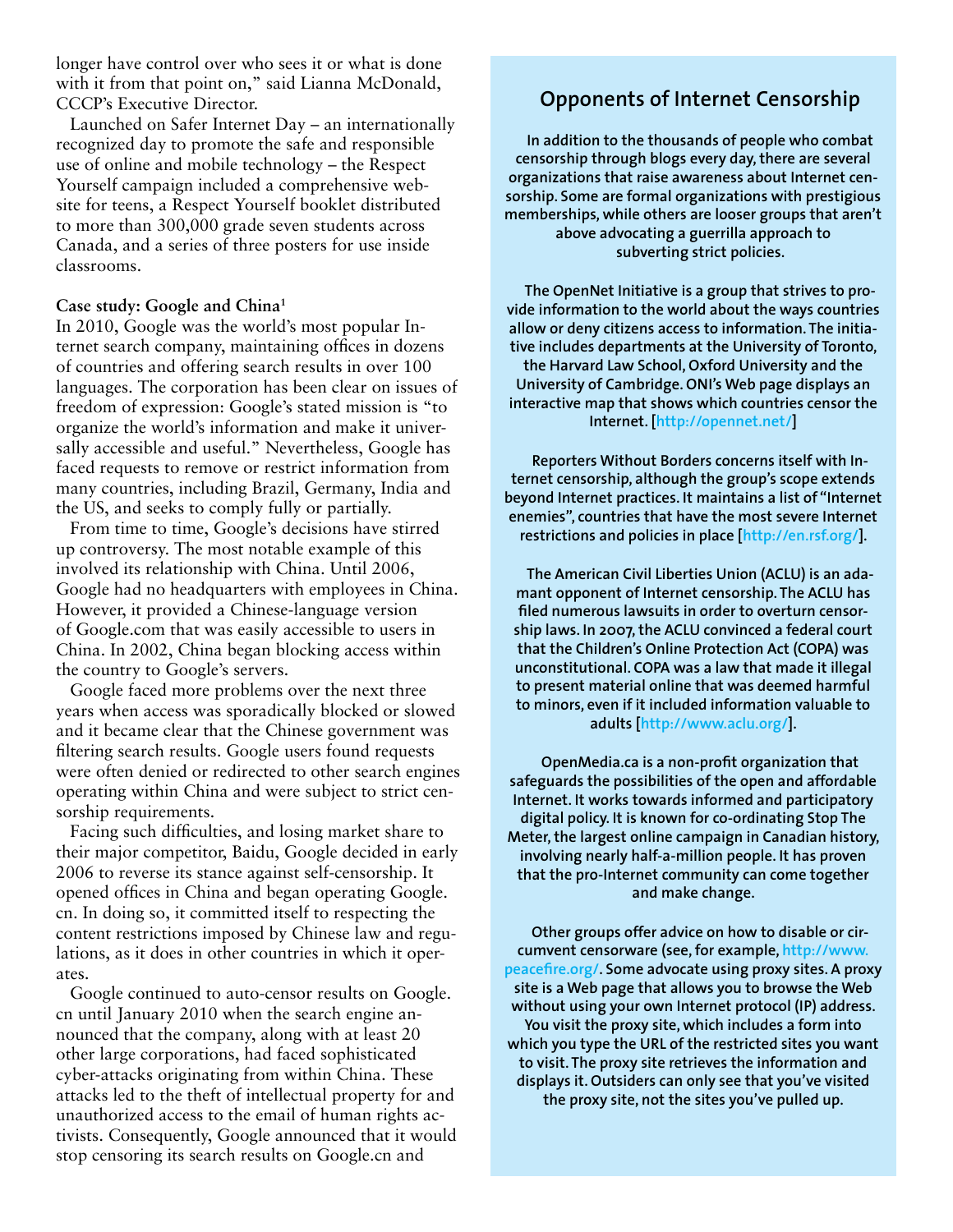

operate an unfiltered search engine, even if that meant closing its offices in China.

Reaction to Google's announcement was mixed. The US Congress announced an investigation into the cyber-attacks. US Secretary of State Hillary Clinton presented a well publicized speech about Internet freedom and made reference to Google's announcement by requesting transparency from the Chinese government. She highlighted that the United States and China had "different views" on the freedom of information online.

The Chinese media responded by accusing Google and the US government of trying to use the Internet to impose Western values worldwide. Links between Google's commercial decision and the politics of freedom of expression were presented by China's People's Daily Online as a move that politicized a commercial decision.

In March 2010, Google stopped censoring its search service. From then on users visiting Google.cn were redirected to Google.com.hk, where Google offers uncensored search results delivered via servers housed in Hong Kong in simplified Chinese. As China's content restrictions do not apply to services in Hong Kong,

Google felt that this solution was consistent with Chinese law. China appeared to accept this remedy.

#### **Promoting Net neutrality**

Network neutrality is a founding principle of the Internet – net neutrality ensures that network owners (like ISPs) do not favor some content over other content.

With a few small exceptions, it is the de facto standard of non-discriminatory treatment that has governed the traffic of digital information until recently. Outside of limited exceptions such as spam and known viruses, companies that deliver information over the Internet were required to treat all content equally, delivering each package of information as quickly and efficiently as possible. Under this regime, an Internet user is free to use any equipment, content, application or service on a non-discriminatory basis without interference from the network provider. Net neutrality means that the network provider's only job is to move data – not to choose which data to privilege with higher quality service.

Unfortunately, many ISPs like big telephone and cable companies are successfully removing the network neutrality principle. Large telecommunications